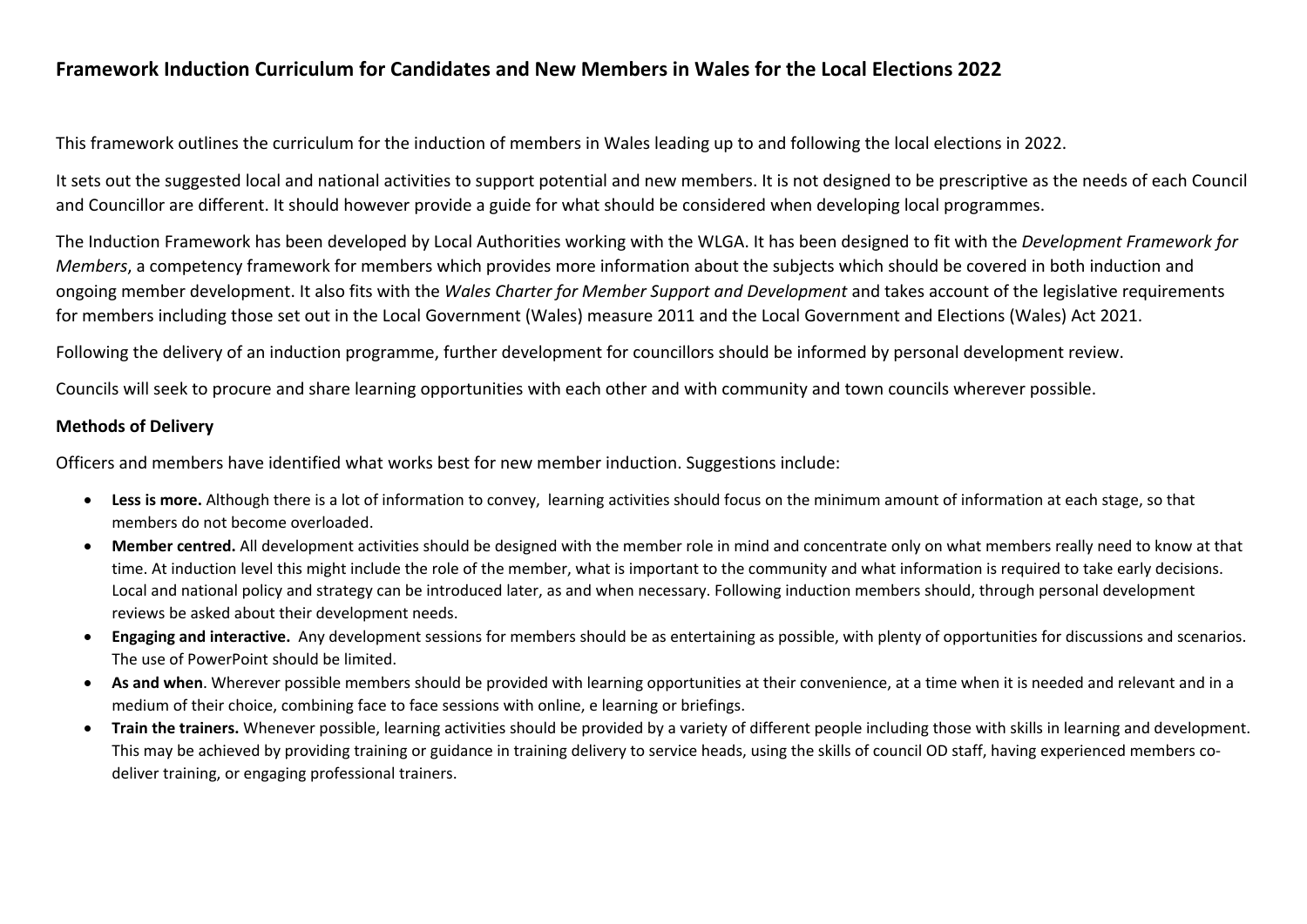| When                        | What                                                                                                                          | <b>Audience</b>                    | <b>Delivery Method</b>                                                                                                                        | <b>Training materials</b><br>available/needed?                                                                                                      | Who organises/<br>delivers?                                                                                                                                   |
|-----------------------------|-------------------------------------------------------------------------------------------------------------------------------|------------------------------------|-----------------------------------------------------------------------------------------------------------------------------------------------|-----------------------------------------------------------------------------------------------------------------------------------------------------|---------------------------------------------------------------------------------------------------------------------------------------------------------------|
|                             |                                                                                                                               |                                    | Possible collaboration or<br>shared workshop<br>materials                                                                                     |                                                                                                                                                     |                                                                                                                                                               |
| <b>POTENTIAL CANDIDATES</b> |                                                                                                                               |                                    |                                                                                                                                               |                                                                                                                                                     |                                                                                                                                                               |
| 2020                        | WG Diversity in Democracy and<br><b>Democratic Renewal</b><br>Programme                                                       | Potential<br>Candidates.<br>Voters | Comms and media<br>initiative encouraging<br>understanding of the<br>democratic process,<br>voting, participation and<br>standing for office. | Currently education resources<br>available for newly<br>enfranchised young people<br>and qualifying foreign citizens<br>on the Hub. Hwb (gov.wales) | WG with steering group<br>including WLGA. LAs.                                                                                                                |
| 2019                        | WLGA be a Councillor information                                                                                              | Potential<br>Candidates            | Be a Councillor Website<br>https://www.beacouncillo<br>r.wales/                                                                               | E learning, Councillor videos<br>and pen portraits in<br>production to be added to the<br>website early 2021                                        | <b>WLGA</b>                                                                                                                                                   |
| 2018                        | IRP information                                                                                                               | Potential<br>Candidates            | Website<br>https://www.youtube.co<br>m/watch?v=h3o0eKrX2Ds<br>&feature=youtu.be                                                               | no                                                                                                                                                  | <b>IRP</b>                                                                                                                                                    |
| 2021 onwards                | Council Information and<br>promotion activities.                                                                              | Potential<br>Candidates            | Open evenings,<br>information sessions,<br>mentoring and shadowing<br>schemes.                                                                | no                                                                                                                                                  | <b>All Councils</b>                                                                                                                                           |
| 2019 onwards                | National mentoring initiatives<br>for people from<br>underrepresented groups.<br>Mentors will include serving<br>councillors. | Potential<br>Candidates            | Through national<br>organisations                                                                                                             | Training for mentors from<br>national organisations.                                                                                                | Currently, Ethnic<br>Minorities and Youth<br>Support Team Wales.<br>Women's Equality<br>Network Wales. Soon to<br>develop in to a 4 way<br>collaboration with |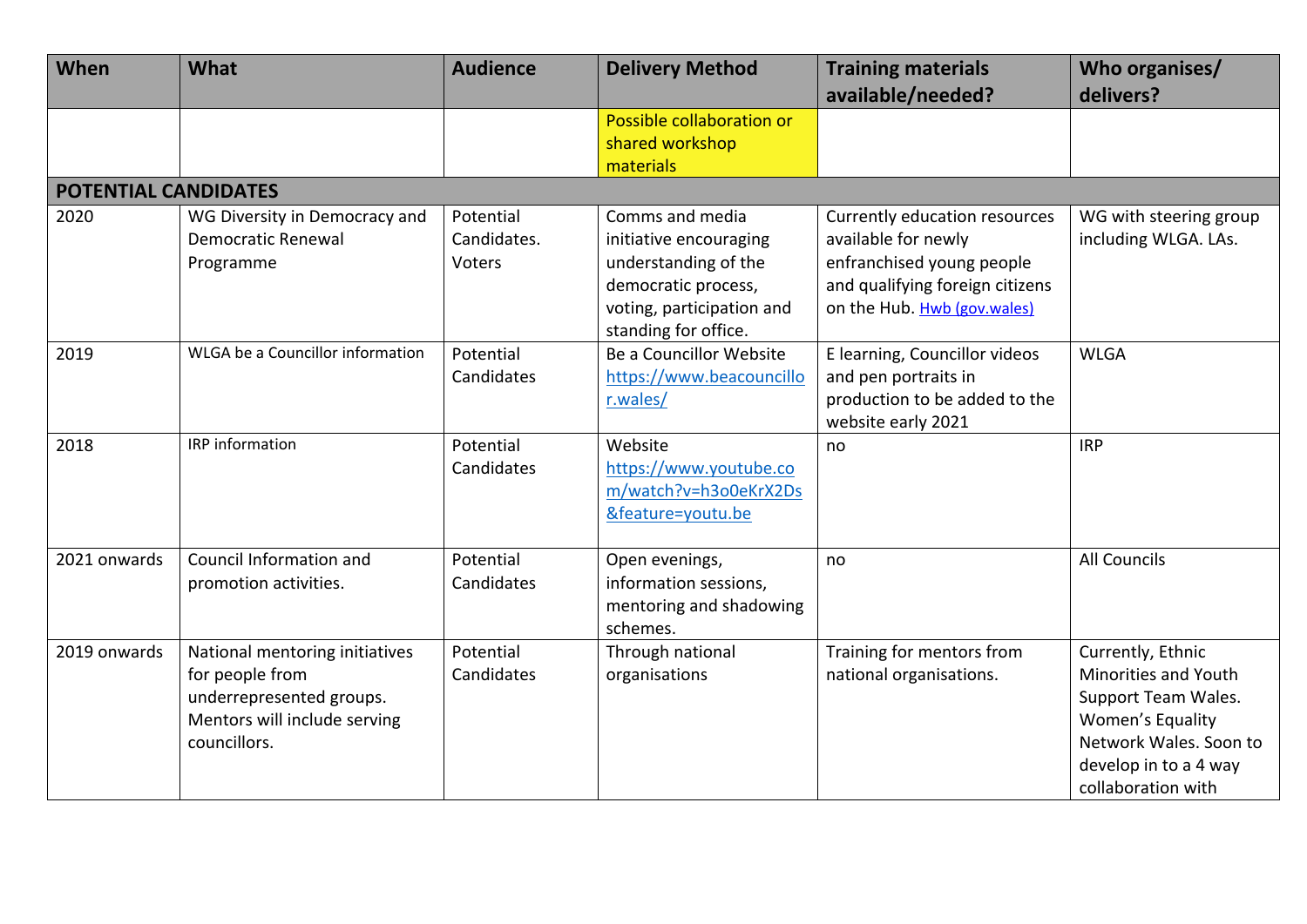|                        |                                                                                                                                                                                                                         |                                              |                                                                                |                                                                                                                     | Stonewall Cymru and<br>Disability Wales 2021                                                                          |
|------------------------|-------------------------------------------------------------------------------------------------------------------------------------------------------------------------------------------------------------------------|----------------------------------------------|--------------------------------------------------------------------------------|---------------------------------------------------------------------------------------------------------------------|-----------------------------------------------------------------------------------------------------------------------|
| Following<br>elections | <b>Local Mentoring schemes</b>                                                                                                                                                                                          | New members                                  | By experienced members                                                         | Training sessions in mentoring<br>available from the WLGA                                                           | Councils                                                                                                              |
| <b>NEW MEMBERS</b>     |                                                                                                                                                                                                                         |                                              |                                                                                |                                                                                                                     |                                                                                                                       |
| <b>Week One</b>        | General introduction to the role<br>and local government.<br><b>WLGA Councillors Guide.</b>                                                                                                                             | Signposted to all<br>Members on<br>election. | Online Guide, developed<br>from Be a Councillor<br>Website.                    |                                                                                                                     | <b>WLGA</b>                                                                                                           |
| <b>Week One</b>        | Orientation (Council offices and<br>County facilities, access and<br>security.                                                                                                                                          | All members                                  | Tour                                                                           | Information/ maps etc. as part<br>of introductory package<br>produced in each authority.                            | Councils                                                                                                              |
| <b>Week One</b>        | Introduction to the Council, and<br>local Corporate Governance,<br>how decisions are taken,<br>structures and meetings<br>working with officers, working<br>with the community and other<br>bodies, joint arrangements. | All members (M)                              | Workshop/webinar<br>Chief Executive, Head of<br>DS. Leader                     | To be developed by staff<br>locally.<br>E learning in production.                                                   | Councils and<br><b>Merthyr</b><br>Tydfil/WLGA/NHS. All<br>Wales Academi e<br>learning module<br>corporate governance. |
| <b>Week one</b>        | ICT induction including for<br>remote working and issue of<br>equipment                                                                                                                                                 | All members (M)                              | Workshop and individual<br>sessions.                                           | Session and guidance to be<br>developed by staff locally                                                            | Councils                                                                                                              |
| <b>Week one</b>        | Code of Conduct and Ethics<br>including civility and respect                                                                                                                                                            | All members(M)                               | Workshop/webinar<br><b>Monitoring Officer.</b>                                 | E learning in production                                                                                            | Councils and<br>AWA (e-learning)<br>Carmarthenshire<br><b>Ethics, standards and</b><br>code of conduct                |
| Week one               | <b>General meeting Participation</b><br>Rules of engagement, multi-<br>location meetings, etiquette,<br>broadcasting.                                                                                                   | All members(M)                               | Workshop/dry runs<br>HODS/DS officers/Digital<br>staff/Lead Member             | Locally produced materials                                                                                          | Councils                                                                                                              |
| $1st$ 2 months         | "Market Place"<br>Introduction to service areas                                                                                                                                                                         | All members                                  | Market place, all senior<br>officers with "stalls"<br>sharing key policy info. | Delivery materials not required<br>- basic information to be<br>included in introductory<br>package, who's who etc. | Councils                                                                                                              |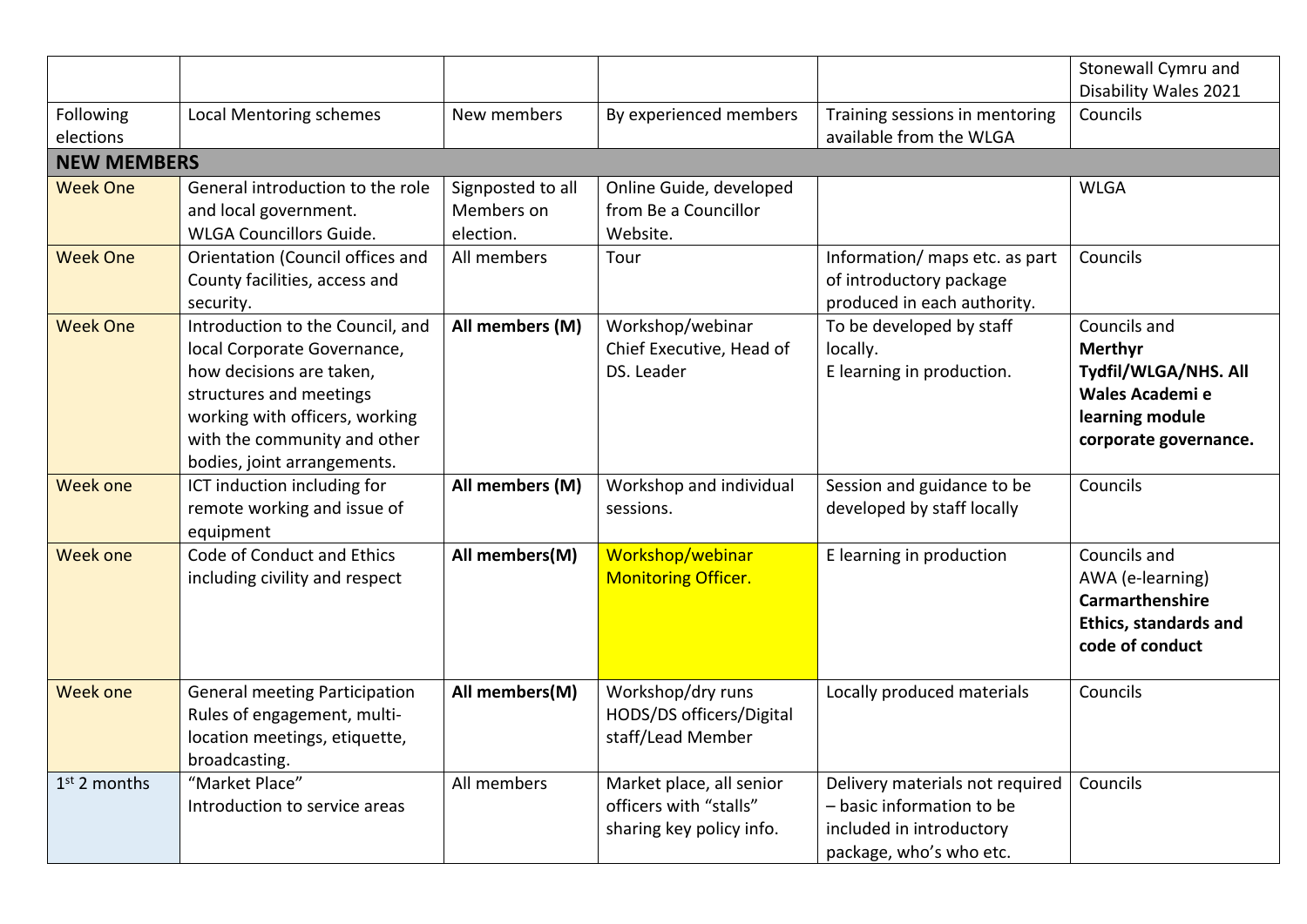| 1st 2 Months                              | Introduction to Equalities and<br>Diversity including personal<br>awareness and behaviour.                                                                                                                   | All members(M)                                        | Workshop /webinar<br><b>Equalities Officers, Lead</b><br>Member.                                  | e-learning in production                                                                | Councils and<br><b>AWA</b> (E-learning)<br>Denbighshire                                                                                                                              |
|-------------------------------------------|--------------------------------------------------------------------------------------------------------------------------------------------------------------------------------------------------------------|-------------------------------------------------------|---------------------------------------------------------------------------------------------------|-----------------------------------------------------------------------------------------|--------------------------------------------------------------------------------------------------------------------------------------------------------------------------------------|
| 1 <sup>st</sup> 2 Months                  | Safeguarding children and<br>vulnerable adults.                                                                                                                                                              | All members(M)                                        | Workshop/webinar -<br><b>Directors of Education/SS</b>                                            | e-learning in production                                                                | Councils and<br><b>AWA (E-learning)</b><br>Pembrokeshire                                                                                                                             |
| $1st$ 2 Months                            | Personal safety and self-care<br>Stress management, personal<br>resilience, work-life balance.<br>Bullying and harassment, online<br>abuse.<br>Sources of help and support<br>within and beyond the Council. | All Members (M)                                       | Local Workshop/Webinar<br>MOs, HODS, Health and<br>Safety and Digital officers.<br>Senior members | Guidance notes and<br>signposting for some topics<br>available now from WLGA<br>website | Councils and<br><b>AWA</b> (e-learning)<br><b>Time and workload</b><br>management Wrexham.<br><b>Managing stress and</b><br>coping with bullying and<br>harassment Blaenau<br>Gwent. |
| $1st$ 2 Months                            | Community Leadership and<br>Casework                                                                                                                                                                         | All members (M)                                       | Workshop/Webinar<br>Senior member with<br>HODS.<br>e- learning. External<br>facilitators.         | e-learning in production                                                                | Councils and<br><b>AWA (e-learning) Conwy</b>                                                                                                                                        |
| Prior to first<br>meeting of<br>committee | Planning. Local planning and<br>development management                                                                                                                                                       | <b>Planning</b><br>Committee(M)                       | Workshop/Webinar<br><b>Planning Officer</b>                                                       | e-learning in production                                                                | Councils and<br><b>AWA (E learning)</b><br><b>Bridgend</b>                                                                                                                           |
| Prior to first<br>meeting of<br>committee | Standards. Responsibilities of<br>the committee and the<br>standards regime.                                                                                                                                 | <b>Standards</b><br>Committee(M)                      | Workshop/Webinar<br><b>Monitoring Officer</b>                                                     |                                                                                         |                                                                                                                                                                                      |
| Prior to first<br>meeting of<br>committee | Licensing. Responsibilities of the<br>committee and licensing law.                                                                                                                                           | <b>Licensing</b><br>Committee(M)                      | Workshop/Webinar<br><b>Licensing Officer</b>                                                      | e-learning in production                                                                | Councils and<br><b>AWA (e learning) Powys)</b>                                                                                                                                       |
| Prior to first<br>meeting of<br>committee | Governance and Audit                                                                                                                                                                                         | <b>Governance and</b><br><b>Audit</b><br>Committee(M) | Local Workshop/Webinar<br>Finance and HODS Officer.                                               | e-learning in production                                                                | Councils and<br><b>AWA</b> (e learning)<br><b>Audit and Risk Isle of</b><br><b>Anglesey</b>                                                                                          |
| Prior to<br>participating                 | Appointments, appeals and<br>interview skills                                                                                                                                                                | <b>Panel</b><br>members(M)                            | Local Workshop/Webinar<br><b>HR Director</b>                                                      |                                                                                         | Councils                                                                                                                                                                             |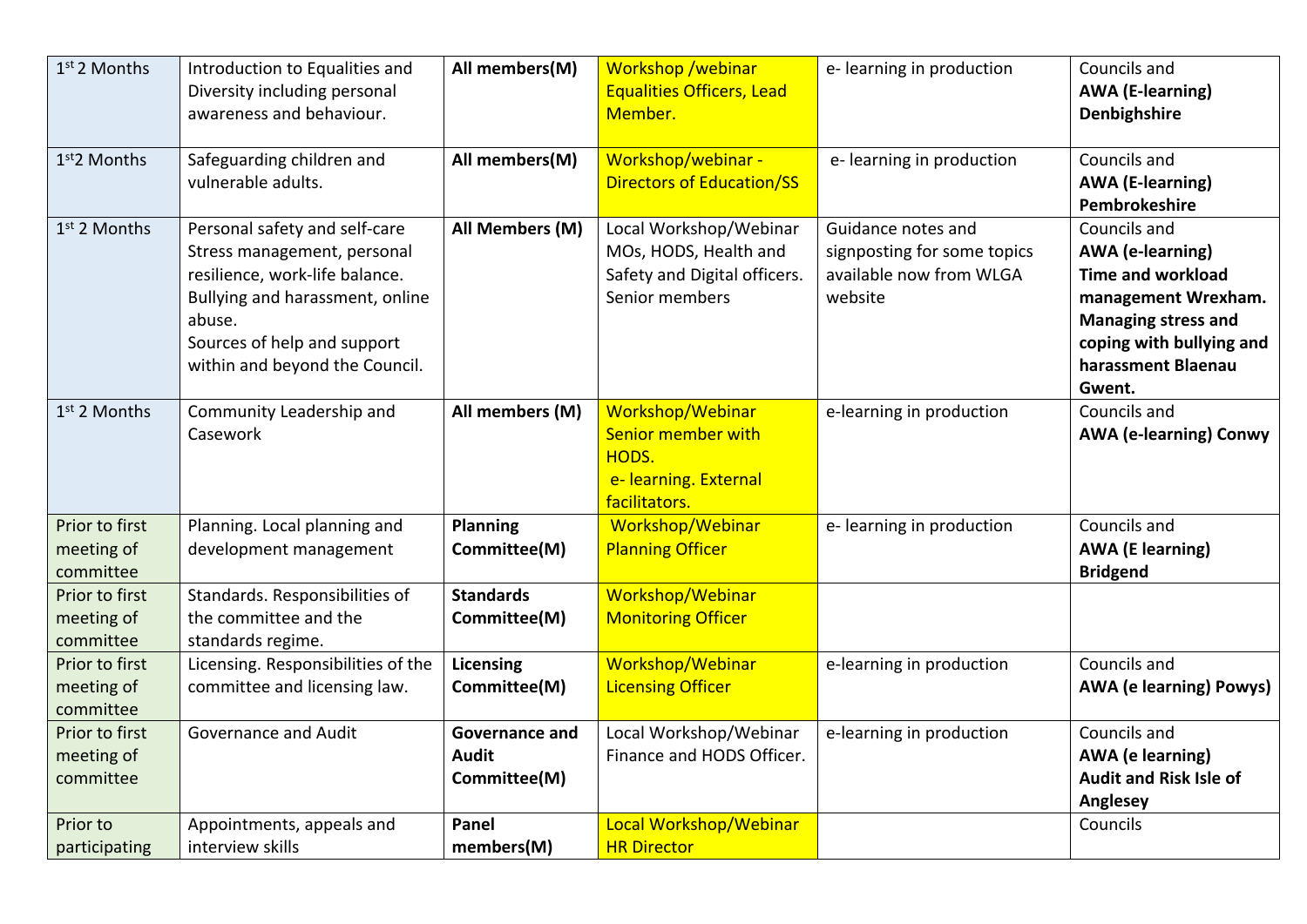| Prior to first<br>scrutiny<br>meetings            | The role of Scrutiny and how to<br>be an effective scrutiny member | All members(M)                    | Workshop/Webinar<br><b>HODS/Scrutiny officers</b><br>Or external provider           | e-learning in production    | Councils and<br><b>AWA (E-learning)</b><br><b>Monmouthshire and</b><br><b>WLGA</b> |
|---------------------------------------------------|--------------------------------------------------------------------|-----------------------------------|-------------------------------------------------------------------------------------|-----------------------------|------------------------------------------------------------------------------------|
| Prior to<br>chairing first<br>meeting             | <b>Chairing Skills (meeting</b><br>management)                     | All chairs (M)                    | <b>Workshop/webinar DS</b><br>Leads/External facilitators                           | E learning available on AWA | Councils commissioned<br>external facilitators<br><b>AWA (E-learning) Cardiff</b>  |
| Prior to<br>chairing first<br>scrutiny<br>meeting | Scrutiny chairing (committee<br>and meeting management)            | <b>All Scrutiny</b><br>Chairs (M) | Workshop/Webinar<br><b>Scrutiny leads/ External</b><br>facilitators                 |                             | Councils and<br>commissioned external<br>facilitators                              |
| 1 <sup>st</sup> 6 Months                          | Data Management and FOI<br>including GDPR                          | All members(M)                    | Workshop/Webinar $-DP$<br>officers                                                  | e-learning in production    | Councils and<br><b>AWA (E-learning)</b><br><b>Caerphilly</b>                       |
| 1st 6 Months                                      | <b>Corporate Parenting</b>                                         | All members(M)                    | Workshop/webinar<br><b>Directors of SS</b>                                          | e-learning in production    | Councils and<br><b>AWA</b> (E learning)<br><b>Flintshire</b>                       |
| $1st$ 6 Months                                    | Finance including budgeting and<br>treasury management             | All members(M)                    | Local practical<br>Workshop/webinar with<br>local data.<br><b>Finance Directors</b> | e-learning in production    | Councils and<br><b>AWA (E eLearning)</b><br><b>Torfaen</b>                         |
| 1 <sup>st</sup> 6 Months                          | Operating within the Welsh<br>Language Act and Local<br>Standards  | All Members (M)                   | Local workshop/webinar<br><b>Briefing from Welsh</b><br>Language Leads              | e-learning in production    | Councils and<br><b>AWA</b> (e-learning)<br>Gwynedd                                 |
| $1st$ 6 Months                                    | Violence against Women and<br><b>Domestic Violence</b>             | All Members (M)                   | National/local<br>Workshop/webinar from<br>lead officers and/or Welsh<br>Government | e-learning in production    | Councils and<br><b>AWA</b> (e-learning)<br><b>Rhondda Cynon Taff</b>               |
| $1st$ 6 months                                    | Planning for non-planning<br>members - protocols                   | All members (M)                   | Local workshop/webinar<br>Planning<br>officers/experienced<br>member                | e-learning in production    | Councils and<br><b>AWA</b> (e-learning)<br><b>Bridgend</b>                         |
| 2 <sup>nd</sup> 6 Months                          | New Cabinet Development.                                           | Cabinet                           | <b>External facilitators.</b>                                                       | Materials from external     | Councils and                                                                       |